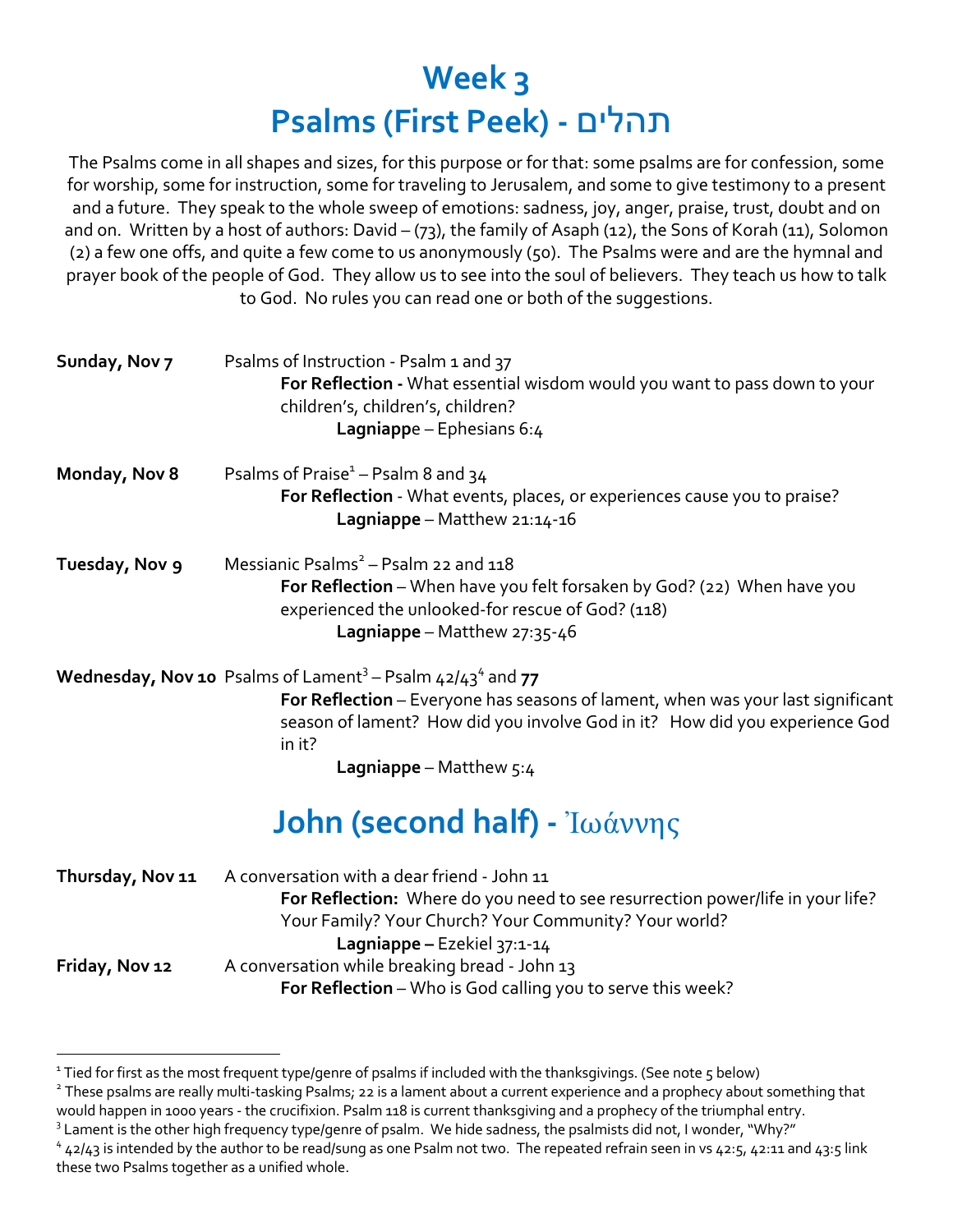**Lagniappe** – Leviticus 19:17-18 (according to Jesus a really important passage – Matthew 22:36-40)

**Saturday, Nov 13** A last conversation – John 14 **For Reflection:** Believing that Jesus is the way, the truth… how would you describe the path Jesus has been for you: newly paved and comfortable, winding and scenic, potholed and difficult, four-wheel drive only? **Lagniappe:** Isaiah 40:1-5

## **Week 4**

| Sunday, Nov 14  | A last conversation continued - John $15$<br>For Reflection – Where are you seeing God's fruit? Where do feel like an<br>outsider? Where<br><b>Lagniappe</b> – Isaiah 5:1-2 |
|-----------------|-----------------------------------------------------------------------------------------------------------------------------------------------------------------------------|
| Monday, Nov 15  | A conversation with God - John $17^5$<br>For Reflection: What about this prayer comforts you? Challenges you?<br><b>Lagniappe</b> - Leviticus $11:44-45$ (cf $17:17$ )      |
| Tuesday, Nov 16 | When words fail – John $19^6$<br>For Reflection: Is this defeat or victory?<br>Lagniappe: Zechariah 12:10 (also of course you've already read Psalm 22)                     |
|                 | Wednesday, Nov 17 Impossible Conversations - John 20<br>For Reflection: How did Jesus first appear to you?                                                                  |

**Lagniappe** – Isaiah 26:19

## היעשי — **Isaiah**

### **Yesha-ya-hu – Yahweh Has Saved**

Isaiah is likely the best-known prophet today among followers of Christ. He was an 8<sup>th</sup> century prophet (740ish to 680-ish). He lived and ministered in the Southern Kingdom of Judah. He was an aristocrat, which is interesting because you don't often see the wealthy accept a prophetic call. His ministry coincides with the period covered in 2 Kings 15-20. The Northern Kingdom (Israel) is destroyed during his lifetime in 722 by Assyria, who also lays siege to Jerusalem. It was a hard and dangerous time.

In many ways Isaiah serves as a bridge between the Old and New Testaments, as it has so many prophecies that point to Jesus (this is probably why he is known so well in the church today). The book of Isaiah has two distinct divisions - Judgement and Repentance for a rebellious people (1-39) Comfort and Hope for the future exiles (40-66). Tradition (Talmud) tells us Isaiah was martyred during the reign of Manasseh.

<sup>5</sup> The longest recorded prayer of Jesus includes You!

<sup>&</sup>lt;sup>6</sup> When I focus on the gospels I am looking for unique material (material not in the other 3 gospels) John 19 is largely unique. Particularly unique in 19 is the detail regarding Pilate and the piercing of Jesus' side.